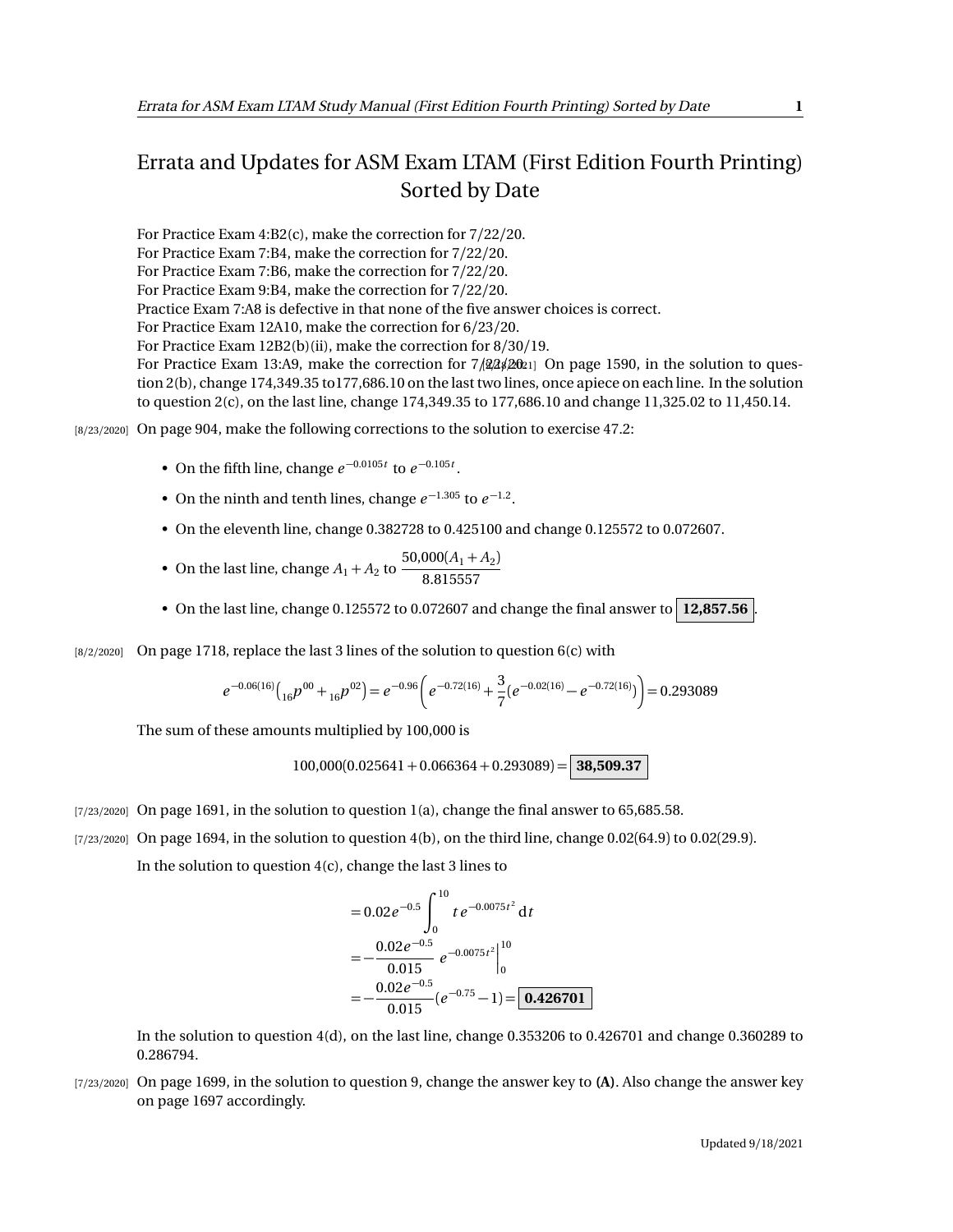[7/23/2020] On page 1706, in the solution to question 6(c), on the second-to-last line, change *s* 329.72 to 2329.72.

 $(7/23/2020)$  On page 1714, replace the last 3 lines of the solution to question  $2(c)$  with

Linearly interpolating between  $l_{94}$  and  $l_{95}^-$ ,

$$
\frac{25,094.3-24,834.6}{25,094.3-21,569.9} = 0.07369
$$

The third quartile of survival time is **54.07369** .

- [7/22/2020] On page 1145, in the solution to exercise 60.39, on the first line, change <sub>10|10</sub> $q_{30:40}$  to <sub>10|10</sub> $q_{30:40}$ .
- [7/22/2020] On page 1284, in the solution to exercise 68.25, on the first line, replace "eq:VarSnextrap" with "(68.6)".
- [7/22/2020] On page 1289, on line 5 of the second paragraph, change "survival survivals" to "survival probabilities".

[7/22/2020] On page 1337, replace the solution to exercise 70.18 with

We need to calculate the probability of retirement at each age. From the wording of the retirement probabilities, we are given independent associated single decrements that happen one after the other. So we calculate probability of survivors to age 63, multiply that by 10% to get retiree count, subtract that, and then do the same at age 64. In the following table, all  $l_x$  and  $q_x$  are from the Standard Ultimate Life Table, and "non-retirement probability" is the probability of survival to the indicated age and not retiring at that age.

| Age              | Survivorship<br>probability                                  | Retirement<br>probability | Non-retirement<br>probability                               |
|------------------|--------------------------------------------------------------|---------------------------|-------------------------------------------------------------|
| $\boldsymbol{x}$ | $x-45p_{45}^{(\tau)}$                                        | $x-45 q_{45}^{(r)}$       |                                                             |
| 63               | 95,534.4<br>$l_{63}$<br>99,033.9<br>$l_{45}$<br>$= 0.964664$ |                           | $0.1(0.964664) = 0.096466$ $0.964664 - 0.096466 = 0.868197$ |
| 64               | $0.868197p_{63} = 0.868197(1 - 0.004730)$<br>$= 0.864091$    |                           | $0.1(0.864091) = 0.086409$ $0.864091 - 0.086409 = 0.777682$ |
| 65               | $0.777682p_{64} = 0.777682(1 - 0.005288)$<br>$= 0.773569$    | 0.773569                  |                                                             |

The annual payment under the pension is  $(10)(0.02)(100,000) = 20,000$  before reduction for early retirement.

We use the values of  $\ddot{a}_x$ ,  $x = 63,64,65$  found in the Standard Ultimate Life Table for the retirement annuity values. The following table lists the factors we use:

| Age | Reduction<br>Factor | Retirement<br>Probability | $\ddot{a}_x$ | Discount<br>Factor |
|-----|---------------------|---------------------------|--------------|--------------------|
| 63  | 0.8                 | 0.086820                  | 14.1151      | $1/1.05^{18}$      |
| 64  | 0.9                 | 0.077768                  | 13.8363      | $1/1.05^{19}$      |
| 65  | 10                  | 0.773569                  | 13.5498      | $1/1.05^{20}$      |

The expected present value of the retirement benefit is

$$
20,000\bigg(\frac{(0.8)(0.096466)(14.1151)}{1.05^{18}} + \frac{(0.9)(0.086409)(13.8363)}{1.05^{19}} + \frac{(0.773569)(13.5498)}{1.05^{20}}\bigg) = \boxed{\textbf{96,577.88}}
$$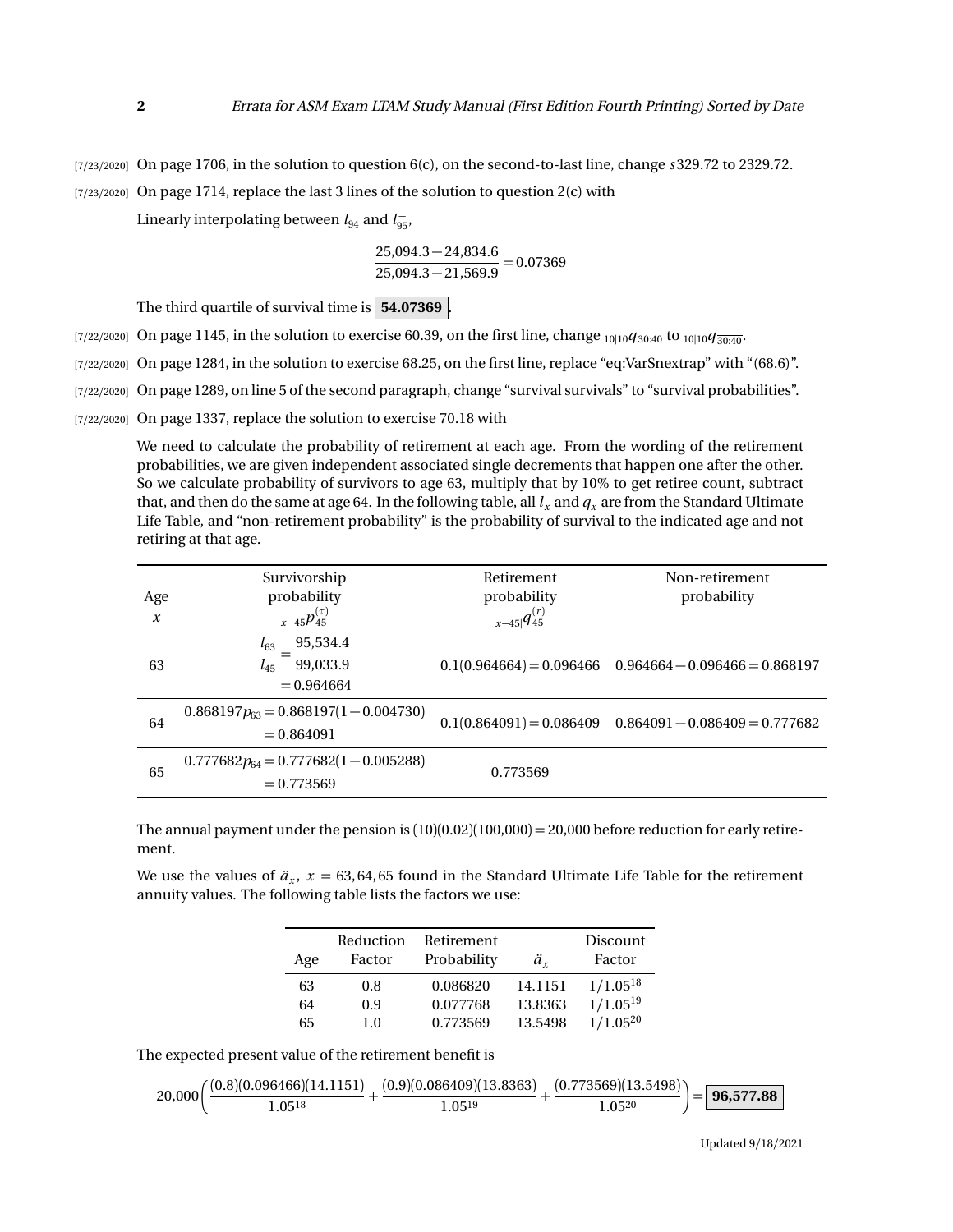$[7/22/2020]$  On page 1347, in exercise 71.3, replace (iii) with

The expected amount of money that the plan will pay during the year for exit benefits is 10,105.

- [7/22/2020] On page 1407, in exercise 75.8, change 0.002*k* to 0.002*j*.
- [7/22/2020] On page 1479, in question 2(c), change 26 to 16.
- $[7/22/2020]$  On page 1497, in question 20(i), change "years" to "year".
- $[7/22/2020]$  On page 1508, in qeustion 4(b), on the third line, change "1.3" to "1.2".
- $[7/22/2020]$  On page 1509, in question 6(b), delete ",using i=0.06". In question 6(f), change "It" to "it".
- $[7/22/2020]$  On page 1528, in question 4(e), change "(c)" to "(d)".
- [7/22/2020] On page 1558, in the schematic diagram, change "4" in the Dead box to "3".
- $_{[7/22/2020]}$  On page 1563, in question 9, change the headings in the table from  $d_j, x_j, u_j$  to  $n_j, d_j, w_j$  respectively.
- [7/22/2020] On page 1607, on the last line of the page, change "MLC" to "LTAM".
- [7/22/2020] On page 1613, in the solution to question 2(a), on the first line, change  $-26\ddot{a}_{55}$  to  $-16\ddot{a}_{55}$ . In the solution to question 2(b), change the last two lines to

$$
258.2065 - 15.57760G = 0
$$

so  $G = 16.5755$ 

- $[7/22/2020]$  On page 1625, at the end of the solution to question 2(a), delete the stray "S".
- $[7/22/2020]$  On page 1626, in the solution to question 3(b), change the last two lines to

 $1000(8.10782) + (x - 1000)(8.10782 - 7.9555) = 7955.5 + 0.1523x$ 

The total EPV is  $14,321.1 + 2.7562x$ . Equating to 17,599.7, we get  $x = 1189.5$ .

[7/22/2020] On page 1627, in the solution to question 4(c), remove the framed shaded box from 9.9409 and add the following line after that line:

$$
10,000_{2}|\ddot{a}_{66}=\boxed{99,409}
$$

[7/22/2020] On page 1653, replace the solution to question 6(b) with

The EPV at age 65 of the life annuity-due is  $137,315.6\ddot{a}_{65} = 137,315.6(13.5498) = 1,860,600$ . Discounting to age 35,

$$
1,860,600_{30}E_{35} = 1,358,999(0.61069)(0.35994) = | 408,982
$$

[7/22/2020] On page 1658, replace the solution to question 19 with

We need to calculate the present value of exit benefits. Three times salary is 180,000.

$$
\frac{180,000q_{40}}{(1+i)^{0.5}} = \frac{180,000(0.000527)}{1.05^{0.5}} = 92.57
$$

The normal contribution is

62,537 
$$
v p_{40} + 92.57 - 55,647 = 62,537 \left( \frac{1 - 0.000527}{1.05} \right) + 92.57 - 55,647 = \boxed{3973}
$$
 (D)

 $[7/22/2020]$  On page 1661, in the solution to question 5(a) and 5(b), change 3195.1 to 319.51 in the two places it appears.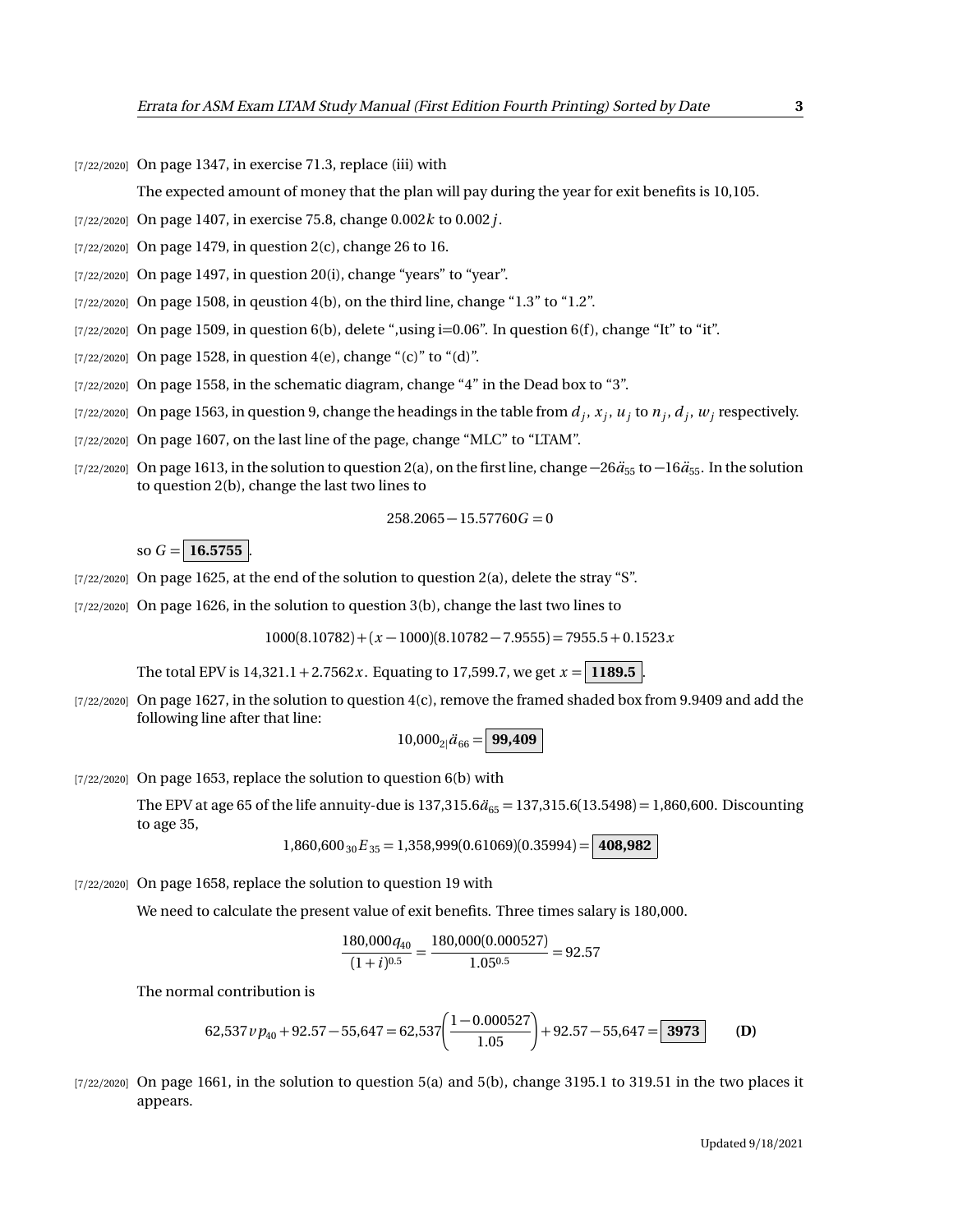- [7/22/2020] On page 1667, in the solution to question 14, replace the answer key **(D)**with **(C)**. Also correct the answer key on page 1664.
- [7/22/2020] On page 1668, in the solution to question 17, replace the answer key **(E)** with **(B)**. Also correct the answer key on page 1664.
- [7/22/2020] On page 1685, in the solution to question 6:
	- In part (a), on the first displayed line, change 4,354.70 to 4,152.44. On the second displayed line, change 17,295.00 to 16,491.72. Change the final answer from 21,649.70 to 20,644.16.
	- In part (c), on the third line from the end, change  $0.03(120,178.6)$  to  $0.03(20,178.6)$ .
	- Replace the solution to part (d) with

As calculated in part (b), annual benefit accrual with projected career average is 2605.36. With 35 years of service, the annual pension is  $25(2605.36) = 65,134$ . Final salary is  $100,000(1.025^{19}) =$ 159,865. The replacement ratio is  $65,134/159,865 = |0.4074|$ .

- [7/22/2020] On page 1689, in the solution to question 13, on the second and seventh lines, change 0.37135 to 0.36135.
- [7/21/2020] On page 464, in the solution to exercise 23.19, 4 lines before the end, change  $\ddot{a}_{67:2}$  to  $\ddot{a}_{67:3}$ .
- [7/21/2020] On page 508, in the solution to exercise 26.14, on the second line, change  $-0.2$  to  $-0.02$ . On the third line, change 0.2 to 0.02.
- [7/21/2020] On page 595, on the first line of Example 32A, add "insurance" after "endowment".
- [7/21/2020] On page 601, on the second-to-last line of exercise 32.17, add "insurance" after "endowment".
- [7/21/2020] On page 648, in the solution to exercise 35.15, on the last line, change **(AD)** to **(A)**.
- [7/21/2020] On page 713, in the solution to exercise 39.1, three lines before the end, change the numerator of the fraction from  $0.864048 - 746876^2$  to  $0.746876 - 0.864048^2$ . And change the final answer from  $0.000259$ to 0.00259.
- [7/21/2020] On page 745, in exercise 40.60(b), on the second line, change "annual net premium" to "net level annual premium".
- [7/21/2020] On page 758, in the solution to exercise 40.41, replace the last line with

$$
_{19}V = \frac{176.4470 + 5.288}{1.05} - 6.78 = \boxed{166.30}
$$

[7/21/2020] On page 776, in the solution to exercise 41.15, replace the last displayed line with

$$
{}_{15}V^{\text{mod}} = 235.24 - (7.0638)(4.5268) - (6.5586)(11.5331) = \boxed{127.62}
$$

[7/21/2020] On page 856, in exercise 46.1, all annuities should be continuous. Therefore the question should read

A Markov chain has three states: Healthy (0), Sick (1), and Dead (2). Movement between states follows the Sickness-Death model and  $i = 0.05$ .

A 10-year deferred continuous whole life annuity on a healthy person age 55 pays 10,000 per year starting at age 65 as long as the annuitant is alive. Premiums are payable continuously for 10 years as long as the annuitant is healthy.

Calculate the annual net premium.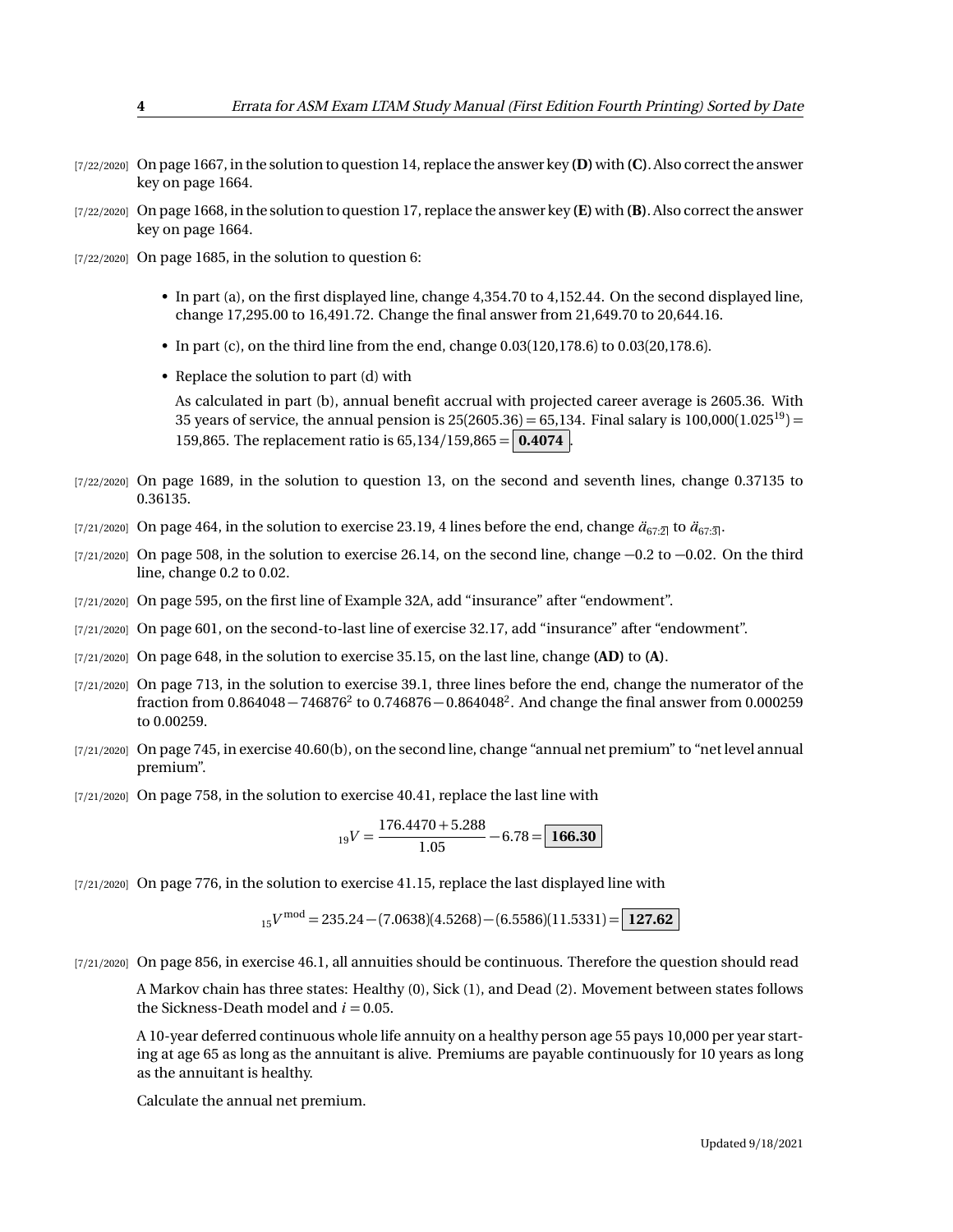- $[7/21/2020]$  On page 868, in the solution to exercise 46.1, all annuities should be continuous. Replace every  $\ddot{a}$  with  $\overline{a}$ . There are six  $\overline{a}$ s.
- [7/21/2020] On page 884, after the third line of the solution to Example 47E, add:

Reentry to state 2 is possible by first going to state 1 and then to state 0, so  $\bar{A}^{22}_{x+t}$ , the EPV of an insurance that pays 1 upon reentry to state 2, is not 0. However,  $\mu_{x+t}^{02} = 0$ , so this does not affect the final formula. On the fourth line, change  $\mu_{x+t}^{02} (1 - \bar{A}_{x+t}^{02})$  to  $\mu_{x+t}^{02} (1 + \bar{A}_{x+t}^{22} - \bar{A}_{x+t}^{02})$ .

- [7/21/2020] On page 885, on the third line of Example 47F, change "if the accelerated death benefit was not used," to "if the insured was never chronically ill;".
- [7/21/2020] On page 970, in exercise 50.1, on the second line, change  $_4P_{50}^1$  to  $_4p_{50}^{\prime(1)}$ . On the third line, change  $_4p_{50}^2$  to  $_4p_{50}^{\prime(2)}$ . In exercise 50.2, on the fourth line, change  $p_x^2$  to  $p_x^{\prime(2)}$ .
- [7/21/2020] On page 1000, on the second line of the solution to Example 52D, replace the clause after the semicolon with

in the absence of decrement 1, 30% of the population at time 0 is decremented at time 1 by decrement 2.

- [7/21/2020] On page 1065, in the solution to exercise 56.16, on the second line, change  $5p_{\overline{90:90}}$  to  $5q_{\overline{90:90}}$ .
- [7/21/2020] On page 1095, in exercise 58.16(ii), change  $i = 0.05$  to  $\mu = 0.05$ .
- [7/20/2020] On page 1, on the first line of the first bullet, change "emphsurvival" to "*survival*".
- [7/20/2020] On page 97, in the solution to exercise 6.16, on the first line, change "between 21" to "between 20".
- [7/20/2020] On page 101, on the last line of the solution to exercise 6.30, delete "*o*5 = ".
- [7/20/2020] On page 192, in exercise 11.6, change (i) to  $\mu_{x+t} = \alpha/(100 (x + t))$ ,  $t ≥ 0$ .
- $[7/20/2020]$  On page 227, in the solution to exercise 12.18, split the last line into two, putting "Answer  $\dots$ " on the second line.
- [7/20/2020] On page 302, in the solution to exercise 15.16, on the second line, change the exponent on  $\left(\frac{40-t}{40}\right)$  from 0.5 to 0.3.
- $_{\left[7/19/2020\right]}$  On page 919, two lines below equation (48.6), change " $t^{\rm th}$  year" to " $k^{\rm th}$  year".
- [7/19/2020] On page 991, in the solution to exercise 51.6, on the first line, change  $_3p_0^{\prime(j)}$  to  $_2p_0^{\prime(j)}$ .
- [7/19/2020] On page 1516, in question B1(iii), change 10,000,000 to 100,000.
- $[7/19/2020]$  On pages 1658–1659, replace the solution to question 1(b)–(c) with
	- (b)  $_2p_{40}$  in Standard Ultimate Life Table is  $l_{42}/l_{40} = 99,229.8/99,338.3$ . In your table,  $\mu$  is 0.0001 lower, so

$$
_{2}p_{40} = \left(\frac{99,229.8}{99,338.3}\right) e^{0.0001(2)} = 0.999108
$$

Select mortality is that probability raised to the 0.8, or 0.999108<sup>0.8</sup> = 0.999286. Working backwards from  $l_{42}$ , we get  $l_{[40]} = 99,448.3/0.999286 =$  **99,519.4** 

(c) It's easier to work with annuity factors than directly with premium factors. Note that  $d = 1 - v =$ 0.05.

$$
\ddot{a}_{[41]+1} = \frac{1}{P_{[41]+1} + d} = \frac{1}{0.003 + 0.05} = 18.86792
$$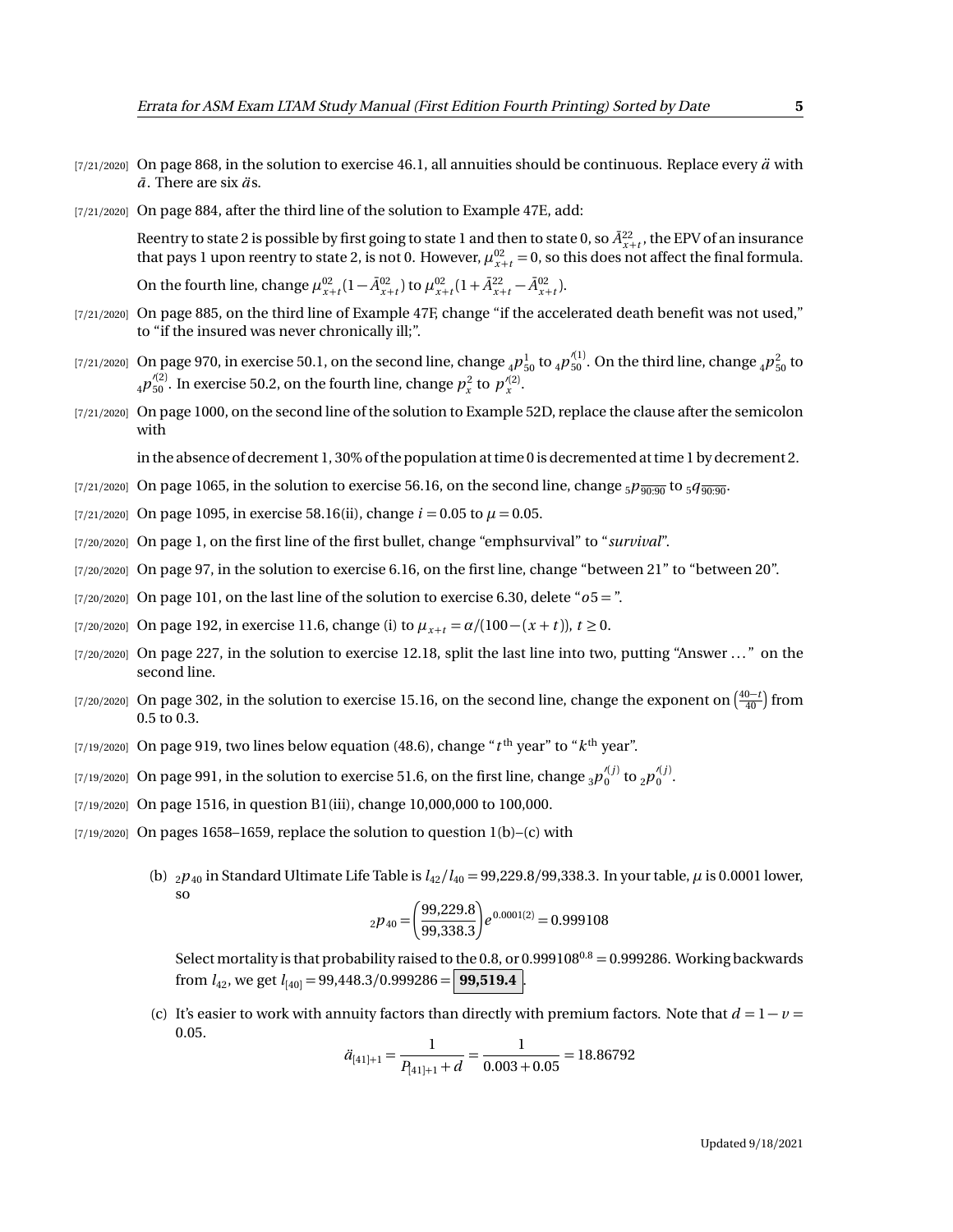Do recursion to 43, then to 42, then to  $[40]+1$ .

$$
p_{[41]+1} = (p_{42}^{\text{SULT}} e^{0.0005})^{0.8} = ((1 - 0.000608)e^{0.0001})^{0.8} = 0.999594
$$
  
\n
$$
\ddot{a}_{43} = \frac{\ddot{a}_{[41]+1} - 1}{\nu p_{[41]+1}} = \frac{17.86792}{0.95(0.999594)} = 18.81599
$$
  
\n
$$
p_{42} = p_{42}^{\text{SULT}} e^{0.0001} = (1 - 0.000608)e^{0.0001} = 0.999492
$$
  
\n
$$
\ddot{a}_{42} = 1 + \nu p_{42} \ddot{a}_{43} = 1 + (0.95)(0.999492)(18.81599) = 18.86611
$$
  
\n
$$
p_{[40]+1} = (p_{41}^{\text{SULT}} e^{0.0001})^{0.8} = ((1 - 0.000565)e^{0.0001})^{0.8} = 0.999628
$$
  
\n
$$
\ddot{a}_{[40]+1} = 1 + (0.95)(0.999628)(18.86611) = 18.91613
$$
  
\n
$$
P_{[40]+1} = \frac{1}{\ddot{a}_{[40]+1}} - d = \frac{1}{18.91613} - 0.05 = 0.002865
$$

- [7/9/2020] On page 1365, in the solution to exercise 72.5, on the third line, the fraction should be inverted; change 1.04  $\frac{1.04}{1.005(1.05)}$  to  $\frac{1.005(1.05)}{1.04}$  $\frac{1.04}{1.04}$ .
- [7/6/2020] On page 1346, on the second line after Table 71.1, delete "to" between "may" and "use".

[7/6/2020] On page 1348, in exercise 71.5, add the following statement after (v):

(vi) There are no exits from the pension plan within the first 10 years of service.

[6/26/2020] On page 1274, exercise 68.12 is missing answer choices. Add the following line at the end:

(A) 10 (B) 12 (C) 15 (D) 17 (E) 18

- $_{[6/23/2020]}$  On page 1165, in the solution to exercise 61.1, remove the comma after  $v^5$  on the first line. On the fifth line, change  $a_{30:40:\overline{10|}}$  to  $a_{30:40:\overline{5|}}$  and  $_{10}E_{30:40}a_{35:45}$  to  $_{5}E_{30:40}a_{35:45}$ .
- $[6/23/2020]$  On page 1552, in question 10, on the second line from the end, change  $_0V = 2711.75$  to  $_0V = 0$ .
- [6/23/2020] On page 1699, in the solution to question 10, delete the second sentence "The initial reserve. . . ".
- [6/22/2020] On page 1126, in exercise 60.23, on the first line, add "with" between "Markov chain" and "the".
- [6/22/2020] On page 1145, in the solution to exercise 60.34, on the second line, add at the end of the sentence "if  $(y)$  dies first".
- [6/19/2020] On page 635, in the solution to exercise 34.3, on the fifth line, change 2.236 to 2.326.
- [6/5/2020] On page 897, in exercise 47.12, on the fourth line, add "if alive at that time" after "subsequent years".
- [6/5/2020] On page 897, in exercise 47.13, 2 lines from the end, delete "of".
- $[6/5/2020]$  On page 907, in the solution to exercise 47.12, on the seventh line, delete "but we don't pay 10,000...at the end of the year."
- $_{[6/4/2020]}$  On page 896, in exercise 47.10, in statement (i), delete  $\bar{A}_{57}^{01} = 0.23645$ . In statement (ii), delete  $\bar{A}_{67}^{01} =$ 0.33642.
- [6/4/2020] On page 906, replace the solution to exercise 47.10 with

We need  $\bar{A}^{01}_x$  and  $\bar{A}^{02}_x$  for  $x = 57,67$ .  $\bar{a}^{33}_x$  is the present value of a perpetuity, so it is  $1/0.05 = 20$ . Then  $\bar{a}^{03}_{x_0}$  is the EPV of an insurance that pays 20 if and when reaching state 3, so it equals 20 $\bar{A}^{03}_x$ . Similarly,  $\bar{a}^{02}_{x} = 20 \bar{A}^{02}_{x}$ . Also,  $\bar{a}^{01}_{x} + \bar{a}^{03}_{x}$  is the EPV of a perpetuity paying 1 per year if and when reaching state 1, so  $\bar{a}^{01}_x + \bar{a}^{03}_x = 20 \bar{A}^{01}$ . And  $\bar{a}^{00}_x + \bar{a}^{01}_x + \bar{a}^{02}_x + \bar{a}^{03}_x = 20$  since it is the present value of a perpetuity. Putting this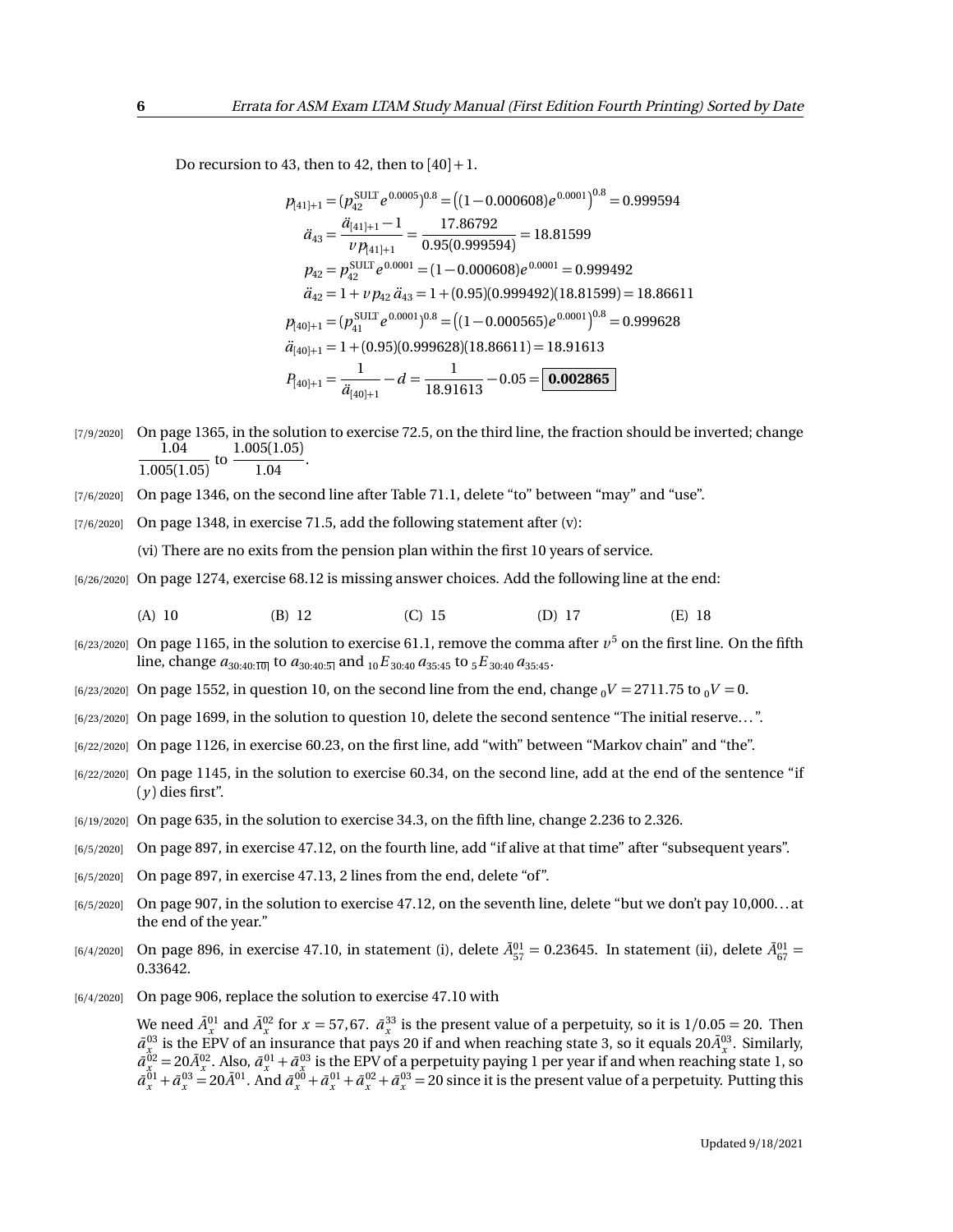all together:

$$
\bar{A}_{x}^{01} = \frac{\bar{a}_{x}^{01} + 20\bar{A}_{x}^{03}}{20} = \frac{\bar{a}_{x}^{01}}{20} + \bar{A}_{x}^{03}
$$
\n
$$
\bar{A}_{57}^{01} = \frac{2.18}{20} + 0.16344 = 0.27244
$$
\n
$$
\bar{A}_{67}^{01} = \frac{1.59}{20} + 0.20021 = 0.27971
$$
\n
$$
\bar{A}_{x}^{02} = \frac{20 - \bar{a}_{x}^{00} - \bar{a}_{x}^{01} - 20A_{x}^{03}}{20}
$$
\n
$$
\bar{A}_{57}^{02} = \frac{20 - 11.55 - 2.18 - 20(0.16344)}{20} = 0.15006
$$
\n
$$
\bar{A}_{67}^{02} = \frac{20 - 8.21 - 1.59 - 20(0.20021)}{20} = 0.30979
$$

The net premium is

$$
P = \frac{70,000\overline{A}_{57}^{01} + 100,000\overline{A}_{57}^{02} + 30,000\overline{A}_{57}^{03}}{\overline{a}_{57}^{00}}
$$
  
= 
$$
\frac{70,000(0.27244) + 100,000(0.15006) + 30,000(0.16344)}{11.55} = 3374.892
$$

The reserve at time 10 is

$$
{}_{10}V^{(0)} = 70,000\bar{A}_{67}^{01} + 100,000\bar{A}_{67}^{02} + 30,000\bar{A}_{67}^{03} - P\ddot{a}_{67}^{00}
$$
  
= 70,000(0.27971) + 100,000(0.30979) + 30,000(0.20021) - 3374.892(8.21) = 28,857.14

[6/2/2020] On page 884, replace the second sentence of the solution to Example 47E, which starts with "For  $\bar{A}^{02}_{x+10}$ ", with

The annual cost of care is not included in the equation, since a whole life insurance does not pay any annuity benefits.

- $\bar{a}^{(6/2/2020)}$  On page 885, on the third line, change  $\bar{a}^{01}_{x+10}$  to  $\bar{a}^{10}_{x+10}$ .
- [6/1/2020] On page 854, in the solution to Example 46M, in part 2, change the final answer from 18,282.4 to 18,122.4. On the last line of the solution, change 18,282.4 to 18,122.4 and change 7,786 to 7,946.
- [5/18/2020] On page 707, in the solution to Example 39C, on the fourth line, change *E* to *e* .
- [5/17/2020] On page 654, in the solution to Example 36E part 2, on the fourth line, change 0.88392 to 0.77382.
- [5/13/2020] On page 632, one line above Example 34B, change 14.249 to 14.239.
- [5/10/2020] On page 540, replace the fifth line before the end of the solution to exercise 28.2 with

$$
\alpha(12) = 1.00020 \qquad \beta(12) = 0.46651
$$

To be consistent, three lines before the end of the solution, replace 1.000197 with 1.00020 and 0.466506 with 0.46651, although the more precise values are correct.

- [4/25/2020] On page 293, three lines after the solution to Example 15J, change " $x > n$ " to " $t > n$ " and change "between *x* and *n*" to "between *t* and *n*".
- [4/25/2020] On page 618, on the sixth and seventh lines of the solution to Example 33G, change 58.0944 to 47.3396 (once on each line).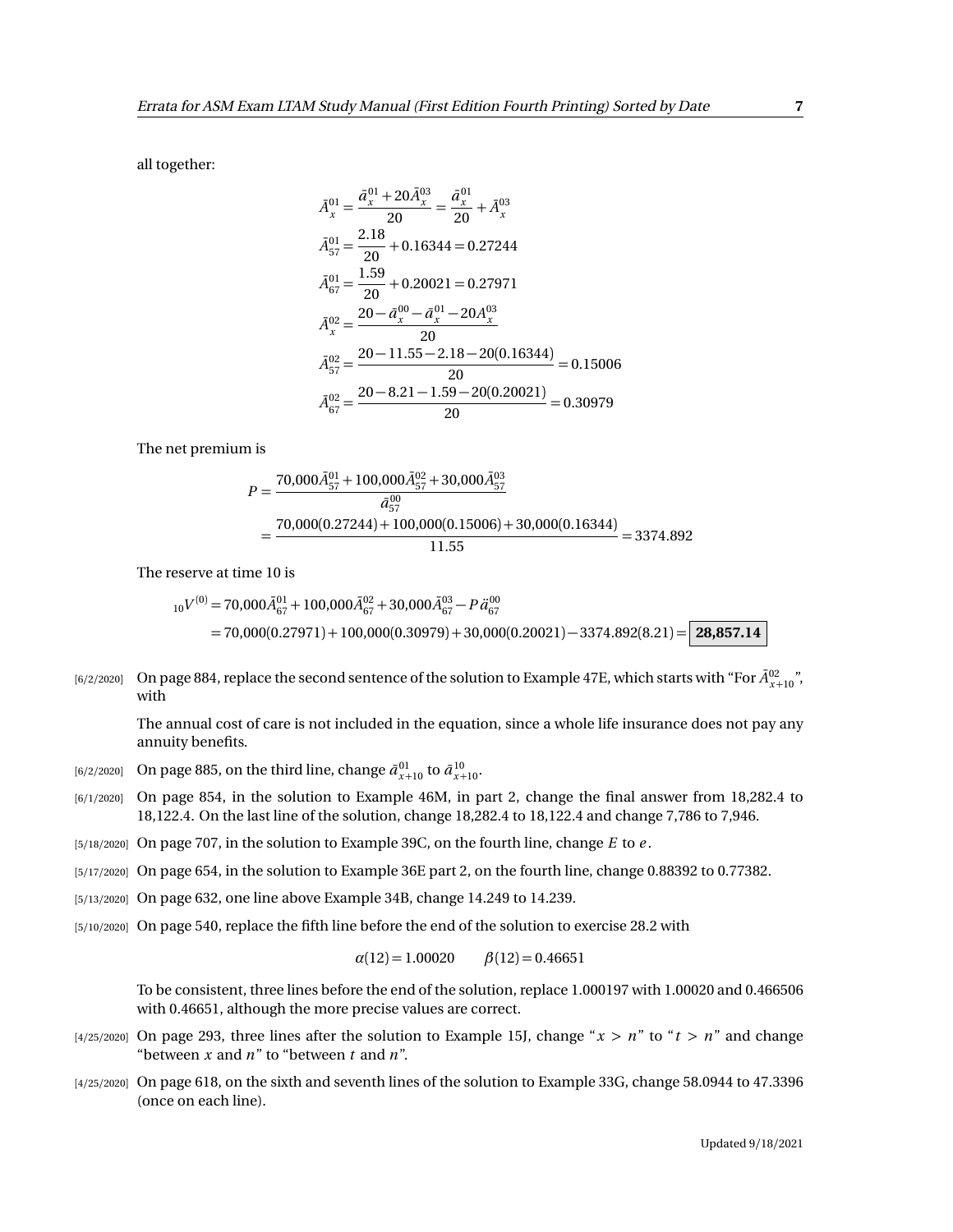[4/23/2020] On page 235, in the solution to exercise 12.49, on the second line, change the first numerator 315 to 0.315. Replace the last two lines with

$$
F_1 = 448.253(1.07) - 1000 = -520.370
$$
  

$$
F_2 = -520.370(1.069) - 500 = -1056.275
$$

The excess of expected over actual is  $\vert$  1056.275  $\vert$ 

- [4/22/2020] On page 209, on the first line of Example 12H, put a space between "that" and "*q*45".
- [4/20/2020] On page 188, in the solution to exercise 10.17, on the third line from the end, change *p*(85, 2017) to *p*(80, 2017).
- [4/19/2020] On page 732, in the box before exercise 40.10, replace the bottom two lines with

| $1000P_{68} = 34.12$     | $\ddot{a}_{68:20} = 12.294465$              |
|--------------------------|---------------------------------------------|
| $1000A_{68:20} = 527.14$ | $\ddot{a}_{85\cdot\overline{3}} = 2.721092$ |

[4/19/2020] On page 751, replace the solutions to exercises 40.10–40.13 with the following:

40.10 Calculate this prospectively.

$$
{}_{17}V = 1000 (A_{85:\overline{3}}) - P_{68} \ddot{a}_{85:\overline{3}})
$$
  
\n
$$
A_{85:\overline{3}} = 1 - d \ddot{a}_{85:\overline{3}} = 1 - \left(\frac{0.04}{1.04}\right) (2.721092) = 0.895343
$$
  
\n
$$
{}_{17}V = 1000(0.895343) - 34.12(2.721092) = 802.50
$$

40.11 Calculate this recursively. Even though we are using a 4% interest rate, we still refer to the Standard Ultimate Life Table to obtain mortality rates. From the Standard Ultimate Life Table, we use  $q_{68} = 0.008297$  for the first recursion and  $q_{69} = 0.009294$  for the second recursion.

$$
_1V = \frac{(34.12)(1.04) - 8.297}{1 - 0.008297} = 27.4153
$$

$$
_2V = \frac{(27.4153 + 34.12)(1.04) - 9.294}{1 - 0.009294} = \boxed{55.22}
$$

40.12 From the Standard Ultimate Life Table, we use  $q_{73} = 0.014664$  to go from  $5V$  to  $6V$ .

$$
\frac{(140.42 + \pi_5)(1.04) - 0.014664(1000)}{1 - 0.014664} = 190
$$

$$
\pi_5 = \frac{190(1 - 0.014664) + 14.664}{1.04} - 140.42 = \boxed{53.69}
$$

40.13 The expected present value of the premiums is 34.12(12.294465) plus the expected present value of the extra 270 − 34.12, or <sup>5</sup>*E*68(270 − 34.12), which we compute using the Standard Ultimate Life Table. We compute <sub>5</sub> $E_{68}$  by taking the value from our tables (0.74305) and multiplying it by (1.05*/*1.04) 5 to convert it from 5% to 4%:

$$
{}_{5}E_{68} = 0.74305 \left(\frac{1.05}{1.04}\right)^{5} = 0.77947
$$
  
PVPrems = (34.12)(12.294465) + 0.77947(270 - 34.12) = 603.3475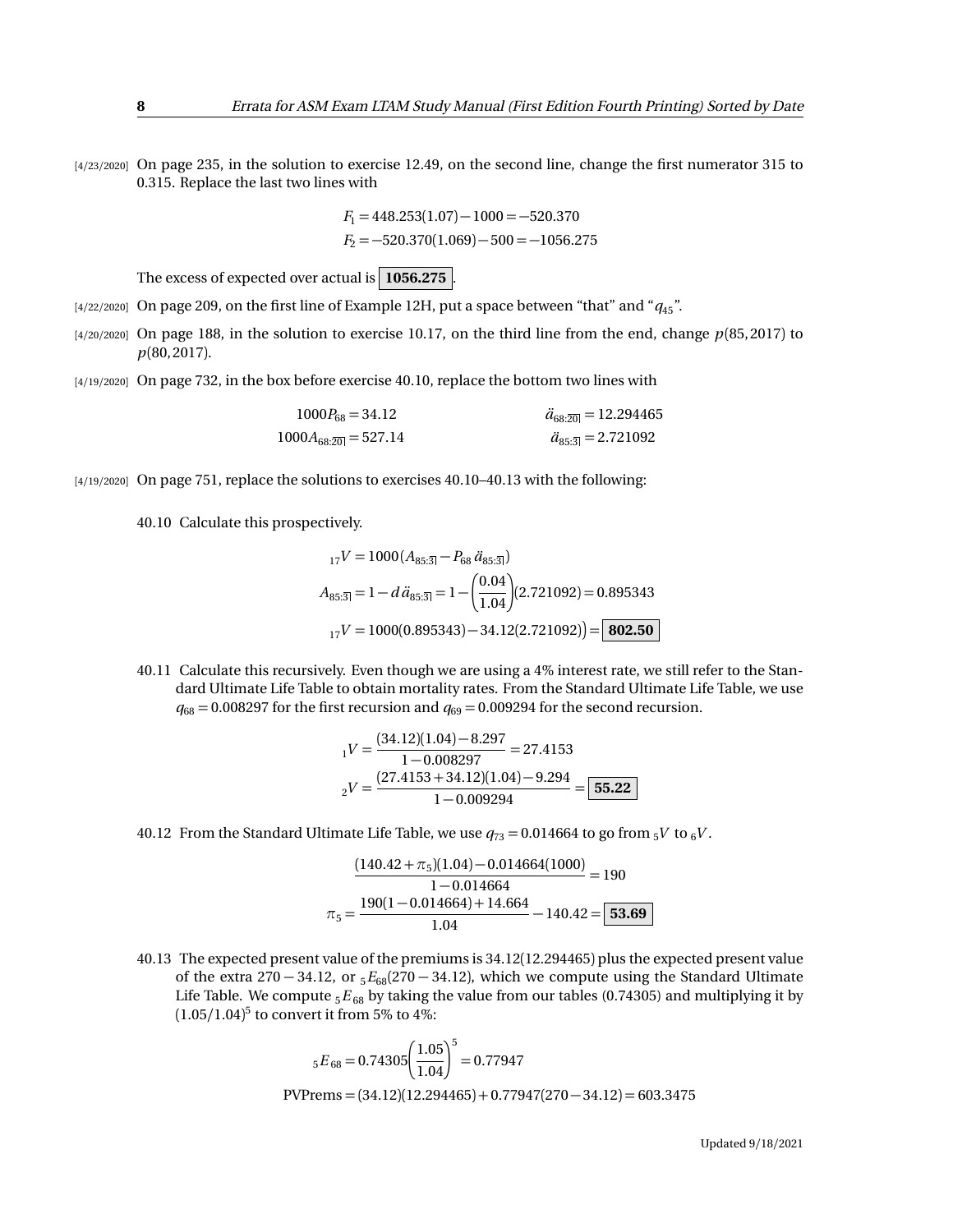The EPV of the benefits must match this. The EPV of the standard benefits of 1000 is 1000 $A_{68:20}$  = 527.14. The excess of the present value of premiums over this, 603.3475−527.14 = 76.2075, must be the EPV of the extra death benefit, which is  $\left(15|q_{68}/1.04^{16}\right)\left(b_{16}-1000\right)$ . From the Standard Ultimate Life Table,

$$
{}_{15|}q_{68} = \frac{l_{83} - l_{84}}{l_{68}} = \frac{67,614.6 - 64,506.5}{92,706.1} = 0.033526
$$

Then

$$
\frac{15|q_{68}}{1.04^{16}}(b_{16} - 1000) = 76.2075
$$

$$
b_{16} - 1000 = \frac{76.2075(1.04^{16})}{0.033526} = 4257.42
$$

$$
b_{16} = \boxed{5257.42}
$$

 $(4/18/2020]$  On page 403, on the seventh line from the bottom, delete  $v^n$ . Replace the sentence beginning "let  $I = 0$ if  $T_r \leq n$ " with

But consider the *conditional* variable  $Y | T_x > n$ . Now that survival to time *n* is guaranteed, this variable is  $v^n \bar{a}_{\overline{T_{x+n}}}$ . And of course the conditional variable  $Y | T_x \le n$  is the constant 0. For convenience, let  $I = 0$ if  $T_x \leq n$  and 1 otherwise.

On the third line from the bottom, replace  ${}^2\bar{A}_x - \bar{A}_x^2$  with  ${}^2\bar{A}_{x+n} - \bar{A}_{x+n}^2$ . Make the same correction to the third line on page 404.

- [4/18/2020] On page 1833, in the solution to question 2(b), change  $_{5|}\bar{a}_{x}$  to 1000 $_{5|}\bar{a}_{x}.$
- $_{[4/18/2020]}$  On page 1834, in the solution to question 2(c)(ii), on the first and fourth lines, change  $v^5\bar a_{x+5}$  to 1000  $v^5\bar a_{x+5}$ .
- [4/11/2020] On page 28, one line below the table, change Var(99, 98) to Var(0.99, 0.98).
- [4/6/2020] On page 1391, in the solution to exercise 73.20, on the fourth line, change −80 to 80.
- [3/31/2020] On page 1376, two lines from the bottom, change "the each" to "each" (delete "the").
- [3/28/2020] On page 1373, on the second line of the page, change "year *t* " with "year *k*".
- [3/24/2020] On page 1357, one line after equation (72.1), change  $a_B(x, t)$  to  $\ddot{a}_B(x, t)$ .
- [3/24/2020] On page 1358, two lines below equation (72.4), change  $(1 + (i^*)^t)$  to  $(1 + i^*)^t$ .
- [3/23/2020] On page 1354, in the solution to exercise 71.13, on the fourth line, change "6%" to "5%".
- [3/22/2020] On page 1352, in the solution to exercise 71.2, on the first line, change "calculating" to "calculated".
- [3/21/2020] On page 1342, two lines after the displayed line ending with the highlighted answer 3116.27, change 1.22194 to 2.66952.
- [3/20/2020] On page 1342, on the fourth line of the solution to Example 71C, change 94.020.3 to 94.579.7.
- [3/13/2020] On page 1325, on the sixth line of the solution to Example 70J, change "retirement" to "withdrawal" twice.
- [3/9/2020]
- [3/9/2020] On page 1323, on the fifth line, change 17 to 27.
- [3/8/2020] On page 1319, on the first line, add "to" before "estimate".
- $[3/7/2020]$  On page 174, 6 lines above Example 10F, change  $m(x, t + k)$  to  $m(x, t + n)$ .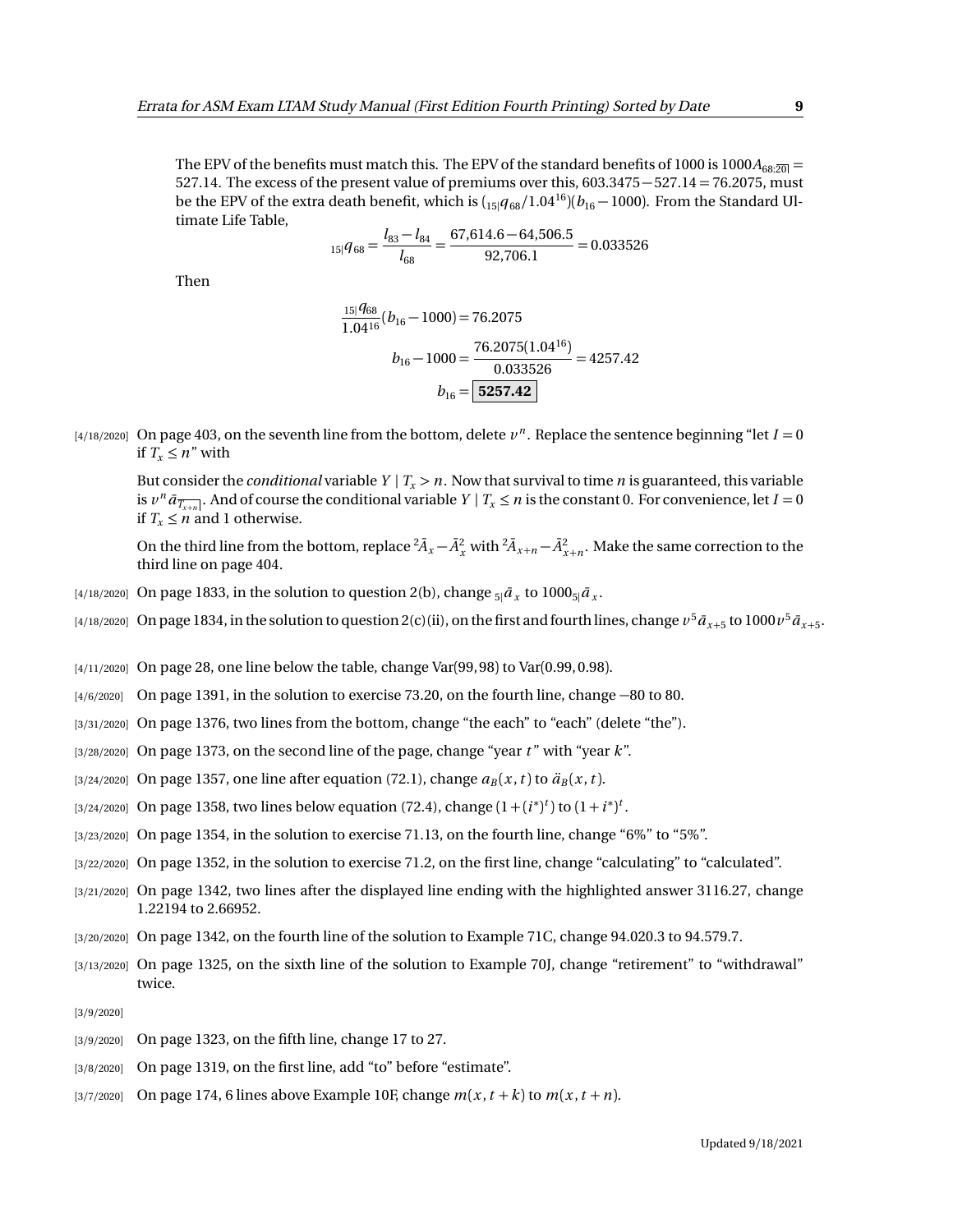- [3/7/2020] On page 1317, 3 lines above Section 70.1, delete one of the two "benefit" s.
- $(2/23/2020]$  On page 884, on the third line from the bottom, change  $0.05(\bar{A}^{24}_{x+10}-\bar{A}^{24}_{x+10})$  to  $0.05\bar{A}^{24}_{x+10}$
- [2/23/2020] On page 886, four lines from the bottom, change  $p_{x+2}^{(13)}$  to  $p_{x+2}^{13}$ .
- [2/20/2020] On page 884, on the third line, put the subscript  $x$  on  $\tilde{A}^{ij}$ :  $\tilde{A}^{ij}_x$  .
- [2/16/2020] On page 879, on the second line (expression (47.4)), change *a*¨ (12)11  $\frac{(12)11}{x + \frac{k+1}{12} \cdot n - \frac{k}{12}}$  to  $\frac{\ddot{a}^{(12)11}}{x + \frac{k+1}{12}}$  $x+\frac{k+1}{12}$ : $\overline{n-\frac{k+1}{12}}$
- [2/16/2020] On page 881, in Example 47B, change the first answer from 110,800 to 104,800.
- $\lbrack 2/13/2020\rbrack$  On page 1148, in the solution to exercise 60.48, on the last line, change  $\mathbf{E}[X]$  to  $\mathbf{E}[Z]$ .
- [2/10/2020] On page 1122, in exercise 60.6, on the second line, change "annual" to "Annual".
- $[2/9/2020]$  On page 1111, in the solution to exercise 59.2, on the first line, change "(iI) and (iii)" to "(i) and (iii)".
- [2/9/2020] On page 1116, on the second line under "Non-independent lives", add a period after the second integral before "For".
- [2/4/2020] On page 625, in the solution to exercise 33.5, on the second line from the end, change  $\ddot{a}_{\overline{10}}$  to  $\ddot{a}_{\overline{17}}$ .
- [1/16/2020] On pages 209–210, in Example 12H and its solution, replace  $A^{(2)}_{\frac{1}{x}:\overline{2}|}$  with  $A^{(2)}_{\frac{4}{3}:\overline{2}|}$  three times.
- [1/14/2020] In the alert boxex on pages 238 and 263, the SOA 283 sample questions no longer exists. The material in this lesson won't help you much with the current sample questions.
- $_{[1/14/2020]}$  On page 940, in the solution to exercise 48.29, on the third line, change  $_{k}p^{(_{1}45(0.004)\text{ to }}_{k}p^{(\tau)}_{45}(0.004)$
- [12/15/2019] On page 460, in the solution to exercise 23.4, 2 lines after the timelines, put a period before "Adding".
- [12/1/2019] On page 814, 8 lines from the bottom of the page (first line of item 1), change "vary" to "very".
- [11/28/2019] On page 779, on the last line, change 0.166770 to 0.16770.
- [11/22/2019] On page 725, on the second line, change "time *t* " to "time *k*".
- $_{[11/18/2019]}$  On page 718, in the solution to Quiz 39-1, on the second line, change  $_{t}q_{_{X}}$  to  $_{k|}q_{_{X}}$ .
- $[11/6/2019]$  On page 573, replace the solution to exercise 30.10 with

The expected present value of benefits and expenses not a percentage of premium is

 $1000(A_{40:20} - 20E_{40}) + 5 + 5\ddot{a}_{40:20}$  $= 1000(0.38126 - 0.36663) + 10 + 5(12.9935) = 84.5975$ 

The expected present value of a payment of 1 per year for 10 years minus 29% in the first year and 9% in the other 9 years is

$$
0.91 \ddot{a}_{40:\overline{10}} - 0.20
$$
  
= 0.91(8.0863) - 0.20 = 7.158533

The quotient is 84.5975*/*7.158533 = **11.8177** .

- [11/3/2019] On page 531, in the solution to exercise 27.25, on the sixth line, delete the answer key **(E)**. No answer choices are provided for this question.
- [10/31/2019] On page 468, two lines above Example 24A, delete the words "used to".
- [10/31/2019] On page 1530, in question 6, on the ninth line, change "to not" to "do not".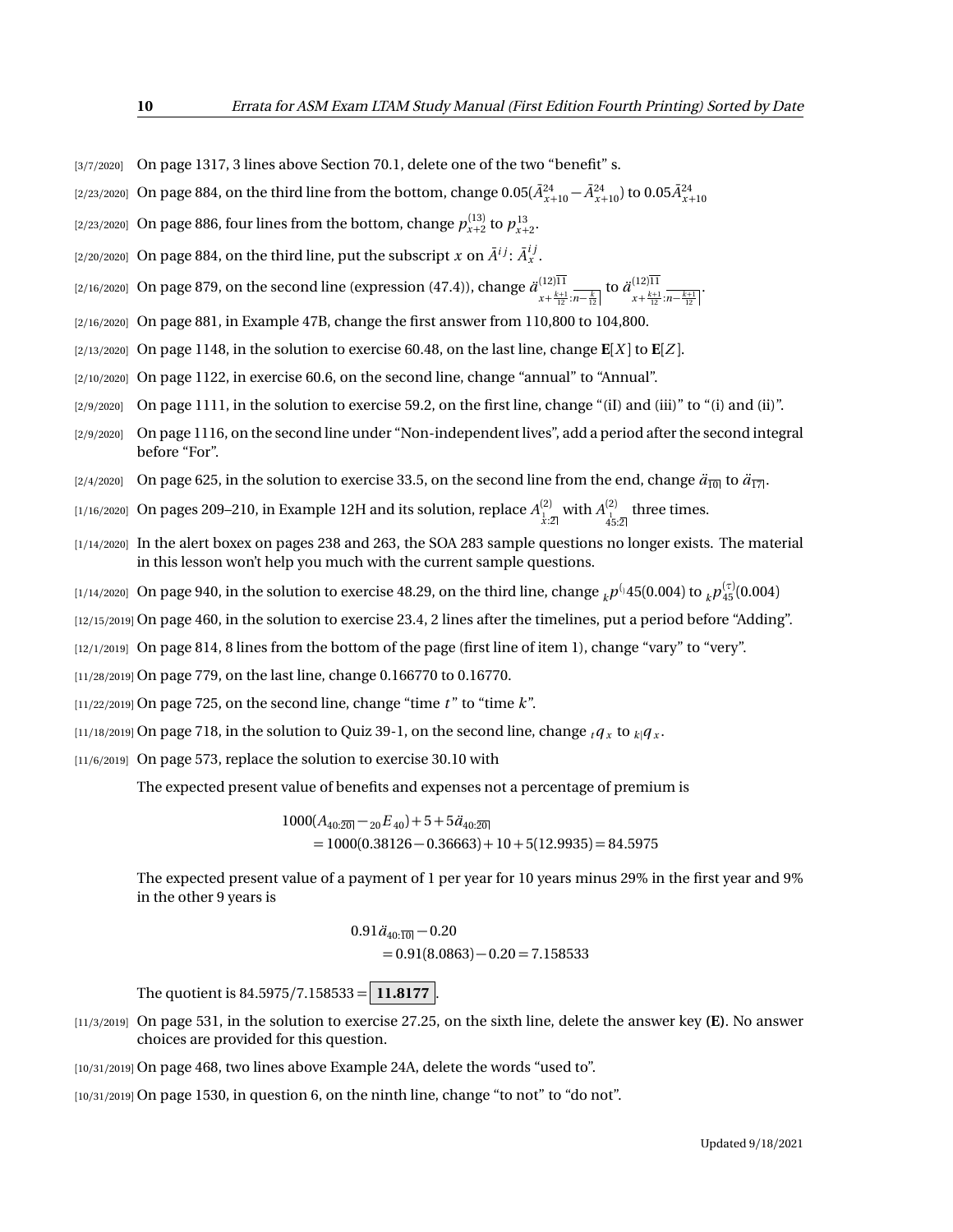[10/31/2019] On page 1664, in the solution to question 2, on the fifth and seventh lines, replace 23,748 with 24,798.

 $[10/31/2019]$  On page 1673, in the solution to question 6(b), change the final answer from 175,194.6 to 36,584.02.

[10/31/2019] On page 1685, in the solution to question 6(a), on the first displayed line, change 4,354.70 to 4,152.44. Change the final answer from 21,649.70 to 20,644.16.

[10/30/2019] On page 508, replace the solution to exercise 26.18 with

The EPV of the special insurance is

$$
A_{30:201}^{1} + 5(A_{30} - A_{30:201}^{1})
$$

We calculate this expression. In the Standard Ultimate Life Table,  $A_{30} = 0.07698$ , and

$$
A_{30:20}^{1} = A_{30:20} - 20E_{30}
$$
  
= 0.37900 - 0.37254 = 0.00646  
EPV of insurance = 0.00646 + 5(0.07698 - 0.00646) = 0.35906

We calculate the expected present value of a premium annuity of 1 for 20 years, 5 for 15 years afterwards. In the Standard Ultimate Life Table,  $\ddot{a}_{30:\overline{20}} = 13.0410$ .

$$
\text{EPV of annuity} = \ddot{a}_{30:\overline{20}} + 5(\ddot{a}_{30:\overline{35}} - \ddot{a}_{30:\overline{20}})
$$
  
= 13.0410 + 5(17.0537 - 13.04101) = 33.1045

The initial annual net premium is therefore  $0.35906/33.1045 = 0.01085$ .

[10/22/2019] On page 401, on the second line of the second paragraph, change equation (20.2) to equation (20.1).

 $_{[10/22/2019]}$  On page 822, in the solution to exercise 44.9, on the last line, change  $_{2}p_{[x]+2}^{11}$  to  $_{2}p_{[x]+1}^{11}$ .

 $(10/19/2019)$  On page 1580, in the solution to question 3(b), on the third line, change  $100\ddot{a}_{60}$  to  $100\ddot{a}_{60}$ .

 $[10/17/2019]$  On page 358, on the first line, change  ${}_{20}E_{85}$  to  ${}_{20}E_{65}$ .

[10/15/2019] On page 308, in Example 16B(iii), change t% to 5%.

 $(10/15/2019)$  On page 336, in the solution to Example 17A, on the second line change  $q_{47}$  to  $q_{67}$ . On the third line change  $q_{48}$  to  $q_{68}$ .

[10/12/2019] On page 1345, in both figures, change "Age" to "Service".

 $_1$ 10/12/2019] On page 1640, in the solution to question 2, 2 lines from the end of the page, insert "Var" before  $(S_n(y_k)].$ 

[10/12/2019] On page 1642, the solution to question 8 has several errors. Replace everything after the third line with:

$$
{}_{19}E_{51} = \frac{{}_{20}E_{50}(1.05)}{1 - q_{50}} = \frac{0.34824(1.05)}{1 - 0.001331} = 0.36609
$$
  

$$
{}_{19}i\ddot{a}_{51} = {}_{19}E_{51}\ddot{a}_{70} = (0.36609)(12.0083) = 4.3962
$$
  

$$
\pi = \frac{A_{51}}{\ddot{a}_{51} + {}_{19}i\ddot{a}_{51}} = \frac{197.80}{16.8461 + 4.3962} = 9.3116
$$

Now we calculate the reserve prospectively.

$$
{}_{10|}\ddot{a}_{60} = {}_{10}E_{60}\ddot{a}_{70}
$$
  
= (0.57864)(12.0083) = 6.9485  

$$
{}_{10}V = 1000A_{60} - \pi(\ddot{a}_{60} + {}_{10}|\ddot{a}_{60})
$$
  
= 290.28 - 9.3116(14.9041 + 6.9485) = 86.7970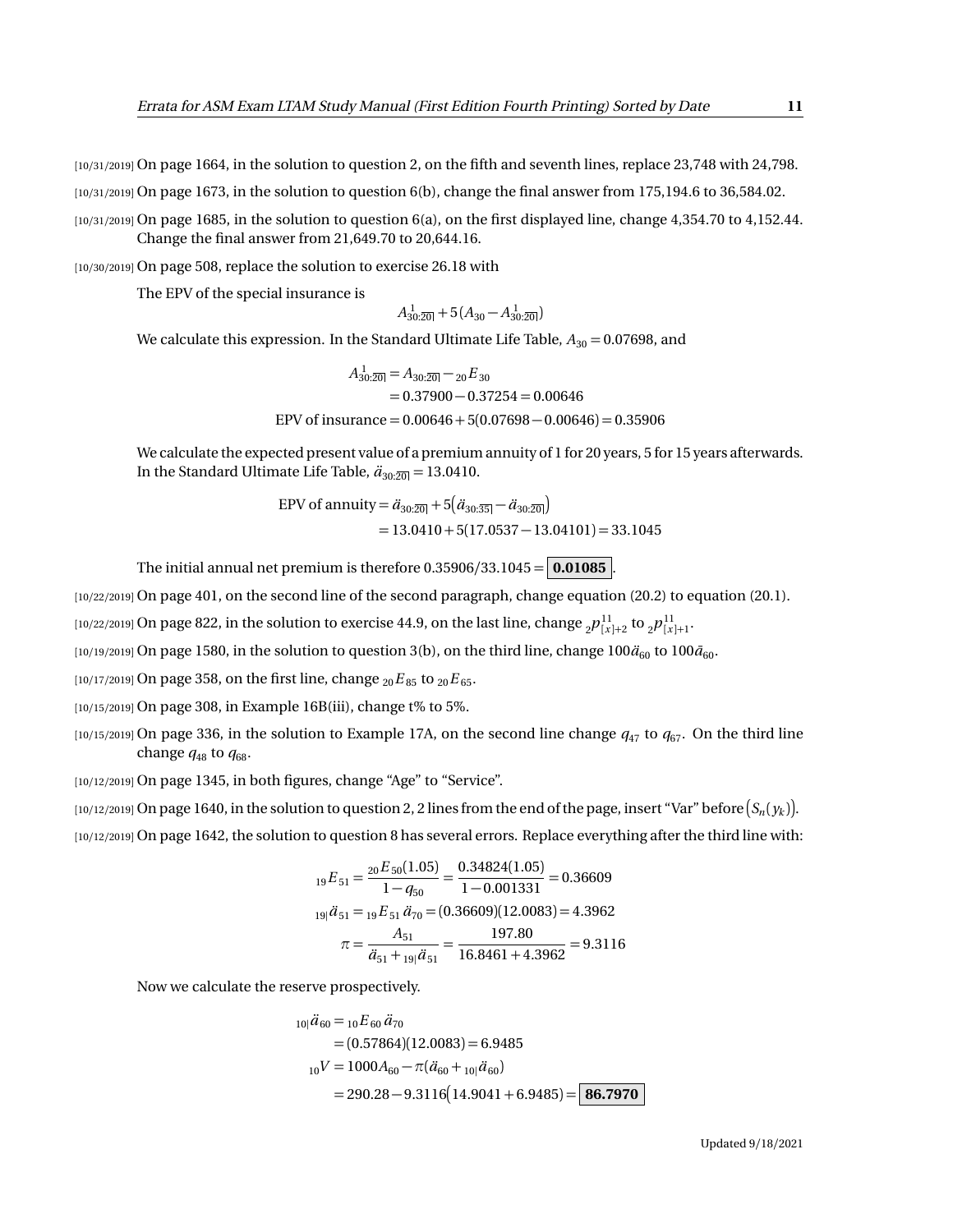- [10/8/2019] On page 1229, on the fourth line, change "mortality stdy" to "mortality study".
- [10/8/2019] On page 1267, change the summation index in equation (68.1) to " $j \mid y_j \le t$ ".
- [10/8/2019] On page 1290, four lines below the table, change "(64-10,67-7,s)" to "(64-10,67-2,s)".
- [10/6/2019] On page 1343, in Example 71D(vi), change "for each year before age 65" to "for each year or fraction of a year before age 65".
- [10/6/2019] On page 1555, in question 20(iv), change the last sentence to "The benefit is reduced by 8
- [10/1/2019] On page 235, in the solution to exercise 12.47, on the fifth line, change the denominator 0.996 to 0.988.
- [9/26/2019] On page 1336, replace the solution to exercise 70.13 with

The number of lives leaving the job in between 2 and 4 years is  $l_{42}^{(\tau)} - l_{44}^{(\tau)} = 152{,}631.0 - 137{,}656.1 =$ 14,974.9. Of those, *i*42+*i*<sup>43</sup> = 148.8+141.3 = 290.1 leave due to disability. The quotient is 290.1*/*14,974.9 =  $|0.019372|$ 

- [9/21/2019] On page 93, in exercise 6.36, change  $0 \le x \le \omega$  to  $0 \le t \le \omega$ .
- [9/21/2019] On page 885, on the third line of Example 47F, change "year death" to "year of death".
- [9/21/2019] On page 886, on the second line after "If we assume the death benefit is paid...", the left side of the equation is missing  $1 + i$  and should be  $t^{V^{(1)}(1+i)}$ .
- [9/21/2019] On page 904, in the solution to exercise 47.3, on the first line, a 36,500 is missing from the left side of the equation and 796.58 should be 756.58; the equation should read  $1.05^{-1/2}(36,500) \ddot{a}_{45:20}^{01} = 1.05^{-1/2}(36,500) (0.02124) =$ 756.58. On the second line, change  $\bar{a}_{45:20]}^{00} + \bar{a}_{45:20]}^{01}$  to  $\ddot{a}_{45:20]}^{00} + \ddot{a}_{45:20}^{01}$ .
- [9/10/2019] On pages 868–869, replace the somewhat confusing solution to exercise 46.6 with the following:

Ignoring death, the transition probability matrix for the states low risk, medium risk, and high risk, in that order, is

$$
\begin{pmatrix} 0.6 & 0.4 & 0 \\ 0.2 & 0.5 & 0.3 \\ 0 & 0.2 & 0.8 \end{pmatrix}
$$

The probability of death is 0.05. Making death the fourth state, we multiply our  $3 \times 3$  matrix by 0.95 and put 0.05 in the fourth column to represent the probability of transition to the death state to obtain the following transition probability matrix:

$$
\begin{pmatrix} 0.57 & 0.38 & 0 & 0.05 \\ 0.19 & 0.475 & 0.285 & 0.05 \\ 0 & 0.19 & 0.76 & 0.05 \\ 0 & 0 & 0 & 1 \end{pmatrix}
$$

With this transition matrix, we can compute the state vector for each year. At the beginning of the first year, the system is in state 1. At the beginning of the second year, the state vector is  $(0.57 \quad 0.38 \quad 0 \quad 0.05)$ . At the beginning of the third year, the state vector is

$$
\begin{bmatrix} 0.57 & 0.38 & 0 & 0.05 \end{bmatrix} \begin{pmatrix} 0.57 & 0.38 & 0 & 0.05 \\ 0.19 & 0.475 & 0.285 & 0.05 \\ 0 & 0.19 & 0.76 & 0.05 \\ 0 & 0 & 0 & 1 \end{pmatrix} = \begin{pmatrix} 0.3971 & 0.3971 & 0.1083 & 0.0975 \end{pmatrix}
$$

Now we compute expected present value of losses. In each year, we multiply the probability of each start-of-year state by 0.95, since only survivors result in paid losses, and by 100, 300, or 1000 for states